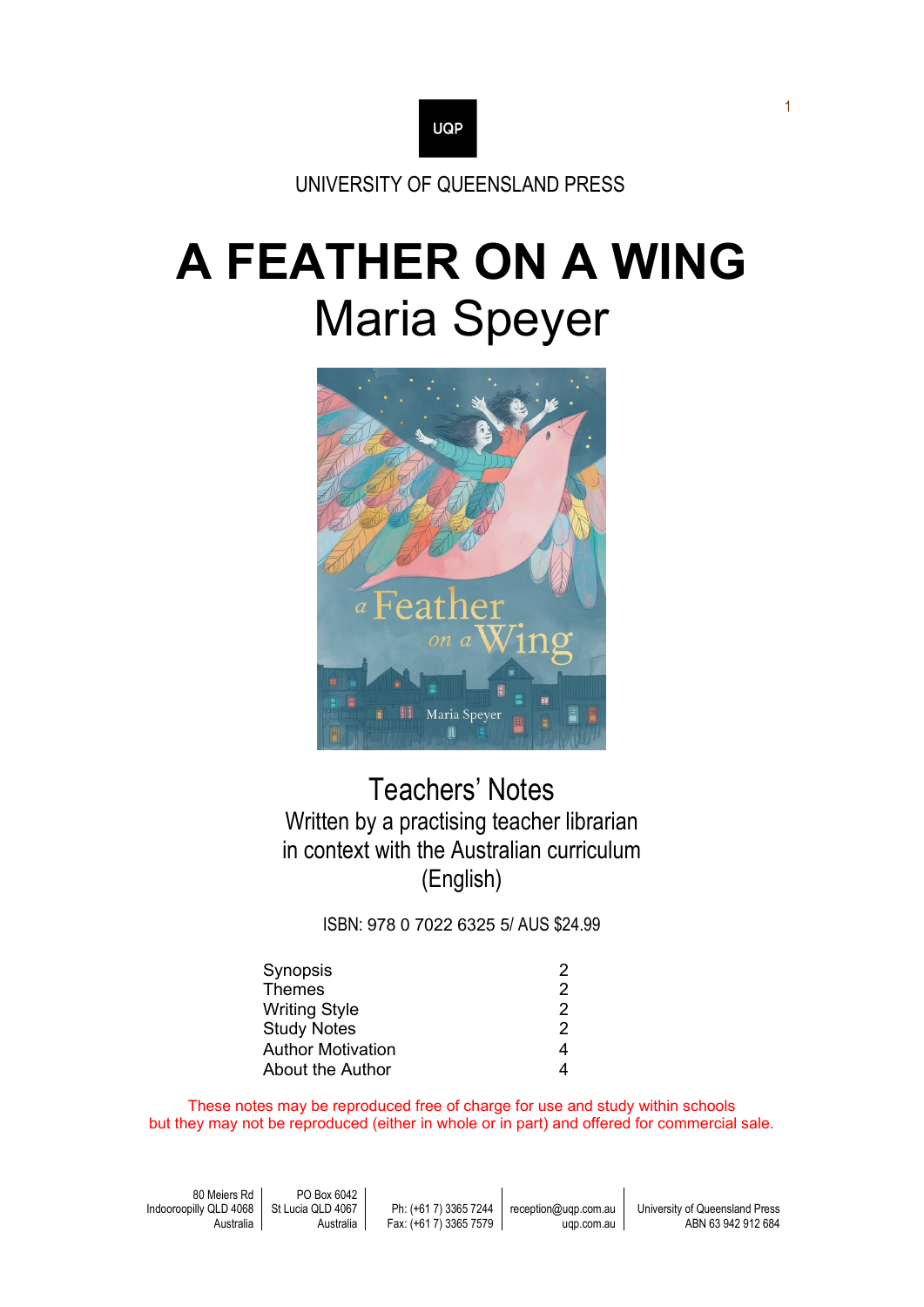# **UQP**

# UNIVERSITY OF QUEENSLAND PRESS

#### **SYNOPSIS**

A timeless bedtime story, *A Feather on a Wing* is a lyrical dreamscape that reminds a little girl she is never alone. When she feels afraid of the dark, her older sister soothes her with imaginative adventures that offer a sense of togetherness and belonging.

The beautiful colour palette and illustrations complement this classic lullaby.

#### **THEMES**

- Bedtime Stories
- Belonging
- Comfort
- Adventure
- Lullabies

#### **WRITING STYLE**

*A Feather on a Wing* is written in first person (but with the effect of direct address through the older sister's use of 'you' referring to both the little sister and the reader), present tense. It is a gorgeous read-aloud told in rhyme, as well as a soothing lullaby complete with music score at the end of the book. Appealing to the imagination, the author uses a suite of metaphors to create a lyrical allegory. As a result, it has a timeless quality and is a text that will be read again and again. It is suited to younger readers.

#### **STUDY NOTES**

- Before reading, use the cover and title of the book to discuss what it may be about. What might 'a feather on a wing' mean?
- The story begins with a quiet voice: *'Are you there? It's so lonely in the dark!'* Although these are the only words uttered by the little girl, it is evident through the illustrations what she is thinking. Use the visual clues to discuss how she responds to her sister's words of wisdom.
- Taking on the role of one of the sisters, write a diary entry exploring how you are feeling at the very beginning of the book.
- The text tells us that we 'are part of everything'. Explain what you think this means.
- On the 'daisy chain' page opening, how do we know the little sister trusts her older sister?
- With a partner, take on the roles of the two sisters. Write one of the 'stories we can tell' from the 'letter in the alphabet' page opening.
- On the 'scarf' page opening, why is the little sister glancing up at her teddy? What do you think is going through her mind?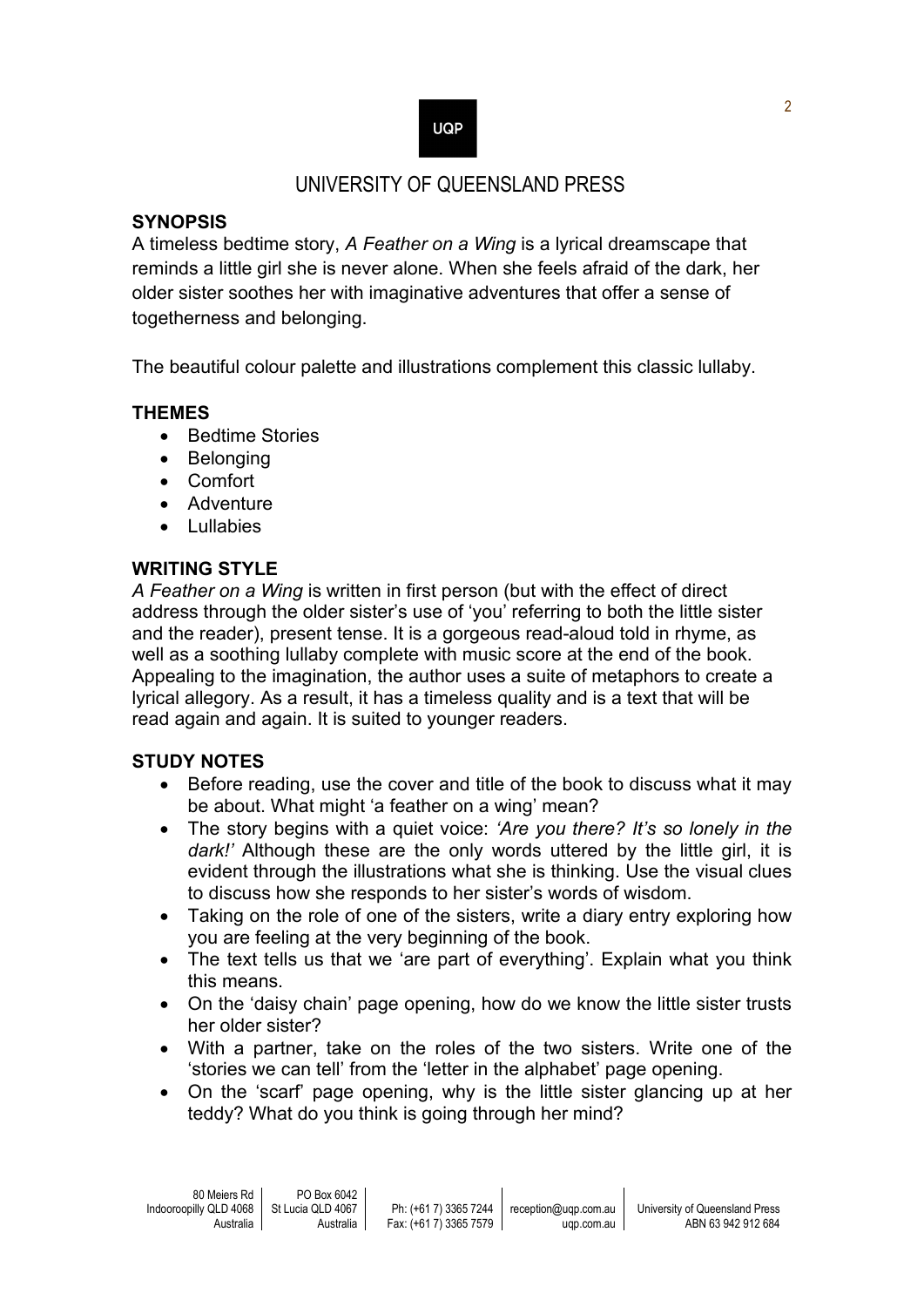## **UQP**

## UNIVERSITY OF QUEENSLAND PRESS

- Who are the other children in the 'treetop' page opening? What else do you see in this tree? Why are these things there? What does this tell us about belonging?
- What is the significance of the tree being 'big and old'? How does this page opening explore the importance of others in our lives? Who else might be behind the tree?
- What advice would you give someone who is feeling alone or afraid?
- What does *A Feather on a Wing* share about being part of something bigger? How do the stones in the bridge help show this? Recreate this stone bridge as a classroom display. Place a photo of each class member on each stone, with kind words identifying their contributions to the classroom family.
- Compare the little girl on the first page opening to the end of the book. How has she grown? What has helped her to do so?
- How would you describe the mood of *A Feather on a Wing*? How is this achieved in the text, illustrations and colour palette?
- Have you ever shared a room with a sibling? What are the positives of sharing? If you have never shared a room, what do you think would be the advantages of sharing?
- Have you ever felt afraid of the dark, or of something else? How did you manage these feelings? Share in a reflection.
- Are you more like the little sister or the older sister? Why? Share with a friend.
- What can you learn from the older sister about courage and the value of togetherness?
- Which if your favourite page opening? Why?
- Using feathers, create a classroom display of a set of wings. Have students decorate a feather to represent themselves.
- Create a daisy chain for the classroom. Ask class members to write affirmations on the petals of each students' daisy.
- How do we see the bond these sisters share in the illustrations and text? What has allowed their relationship to flourish in this way?
- Read the written text in its entirety in the music score at the back of the book. Take time to examine the rhyming pattern and rhythm. How do these devices help give this text a soothing and calming tone?
- Throughout the written text, metaphors are used to help communicate the powerful messages of *A Feather on a Wing*. Unpack these metaphors with the class, and try adding some of your own.
- Listen to the lullaby on the UQP website. Which instruments or type of music do you think would match each page opening?
- Consider asking a music teacher to teach the class this lullaby to perform at a school assembly.